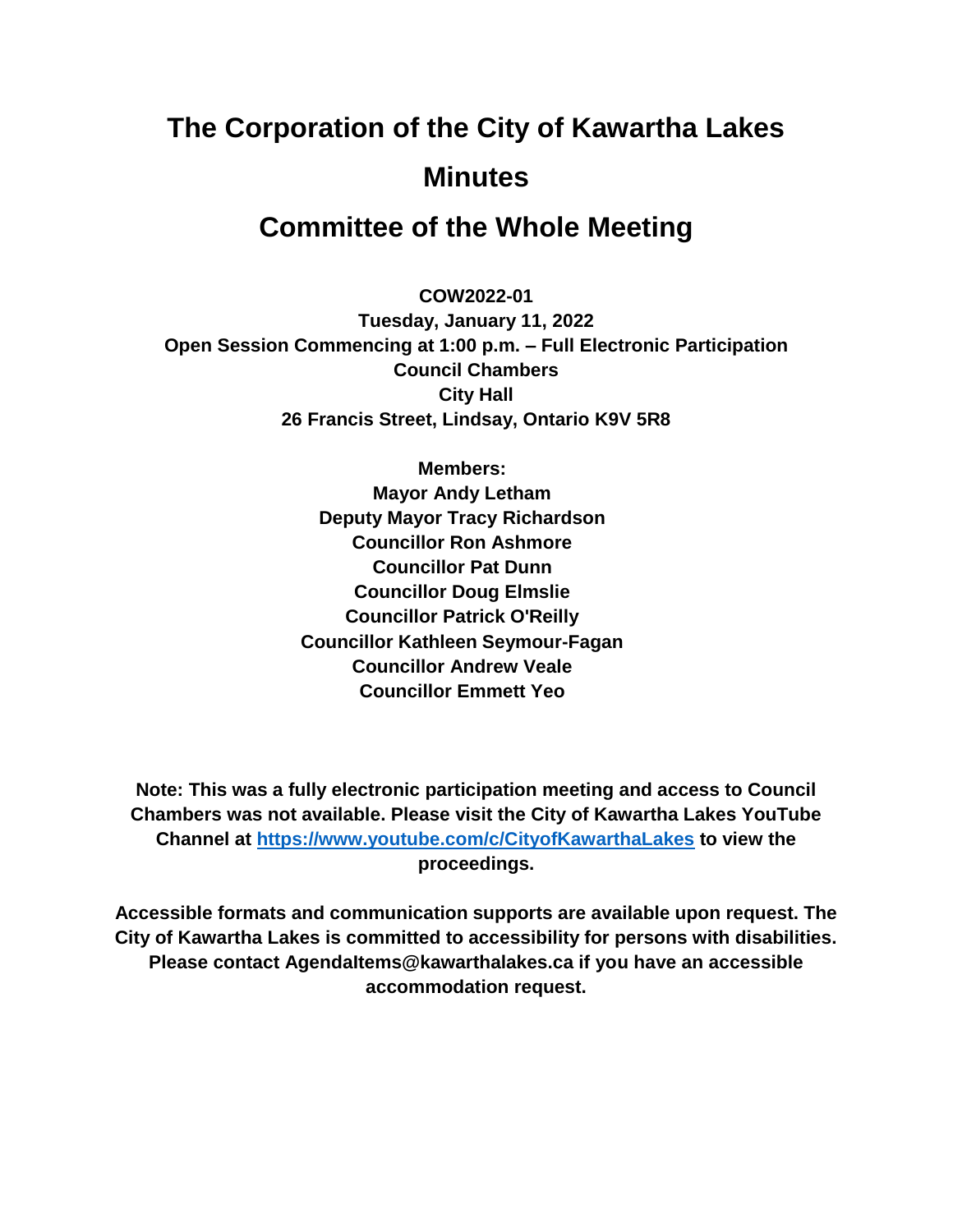# **1. Call to Order**

Mayor Letham called the Meeting to order at 1:00 p.m. from Council Chambers. Deputy Mayor T. Richardson and Councillors R. Ashmore, P. Dunn, D. Elmslie, P. O'Reilly, K. Seymour-Fagan, A. Veale and E. Yeo were in attendance electronically.

CAO R. Taylor, Deputy Clerk S. O'Connell and Deputy Clerk J. Watts were also in attendance in Council Chambers.

City Clerk C. Ritchie, Directors B. Robinson, J. Rojas, R. Sutherland, City Solicitor R. Carlson and Fire Chief T. Jones, Manager of Realty Services S. Dyer, Economic Development Officer – Arts and Culture D. Goodwin, Economic Development Officer - Heritage Planning E. Turner, Manager of Human Services J. Mitchell and Police Chief M. Mitchell were also in attendance electronically.

# **2. Adoption of Agenda**

# **CW2022-001**

**Moved By** Councillor Elmslie **Seconded By** Councillor Yeo

**That** the Agenda for the Committee of the Whole Meeting of Tuesday, January 11, 2022, be adopted as circulated.

# **Carried**

#### **3. Disclosure of Pecuniary Interest**

There were no declarations of pecuniary interest disclosed.

#### **4. Deputations**

# 4.1 COW2022-01.4.1

# **Request for a Pipe Encroachment within Skyline Road (Item 7.9 on the Agenda)** John Devos

John Devos provided an overview of the system that his farming operation uses to spread manure; the system includes the installation of a ten (10) inch pipe underneath Skyline Road to allow manure to travel underneath the traveled road. Mr. Devos requested that Council approve an Encroachment Agreement to allow the pipe to remain in its current location.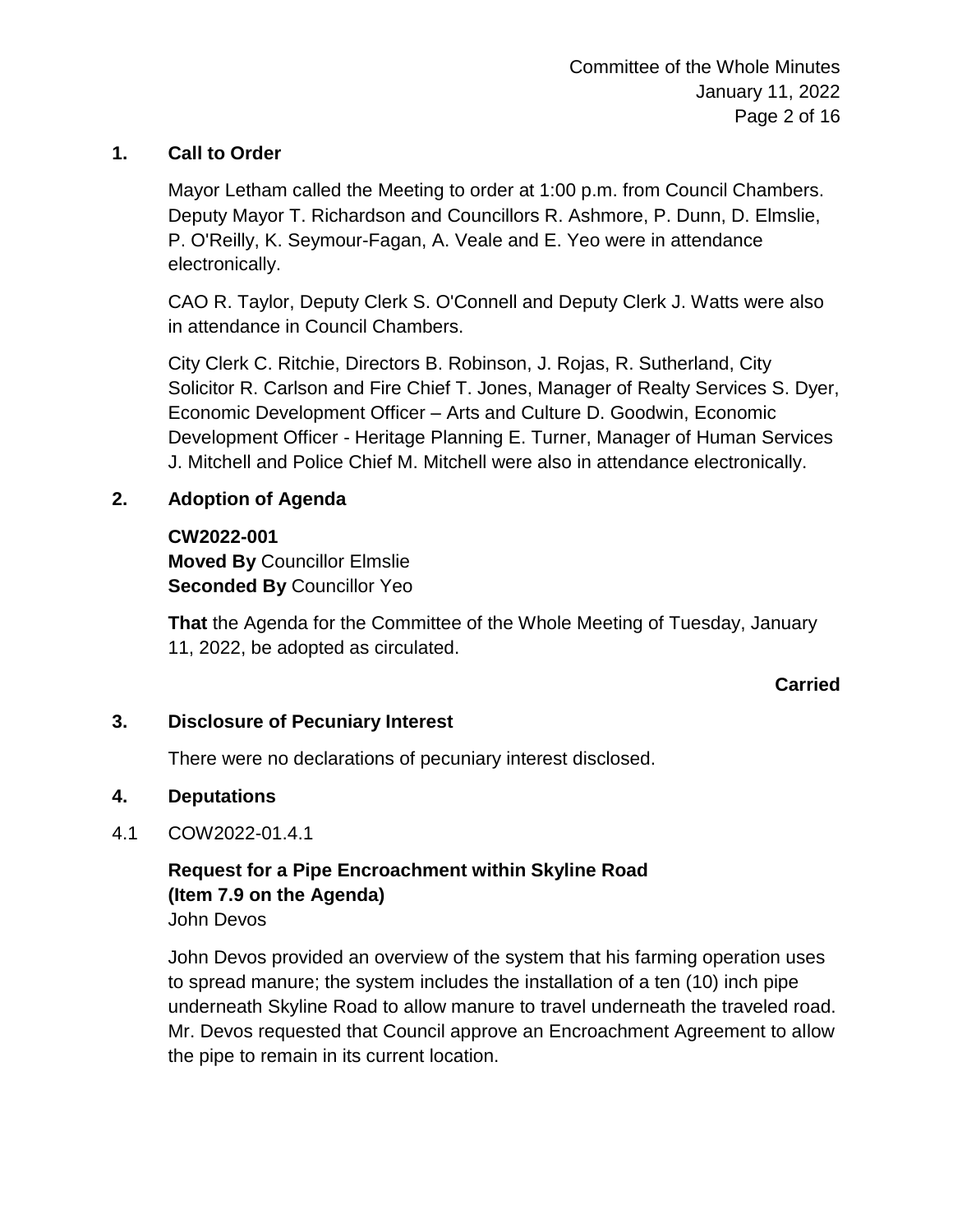**CW2022-002 Moved By** Councillor Veale **Seconded By** Councillor Dunn

**That** the deputation of John Devos, **regarding a request for a pipe encroachment within Skyline Road**, be received; and

**That** this recommendation be brought forward to Council for consideration at the next Regular Council Meeting.

**Carried**

Item 7.9 was moved up on the Agenda.

7.9 RS2022-009

**Request for License Agreement – Pipe Encroachment within Skyline Road** Laura Carnochan, Law Clerk - Realty Services

**CW2022-003 Moved By** Councillor Veale **Seconded By** Councillor O'Reilly

**That** Report RS2022-009, **Request for License Agreement – Pipe Encroachment within Skyline Road**, be received;

**That** Staff be directed to enter into a License Agreement with the applicant to allow a pipe within Skyline Road (connecting 140 Skyline Road and 147 Skyline Road) to remain in its current location; and

**That** this recommendation be brought forward to Council for consideration at the next Regular Council Meeting.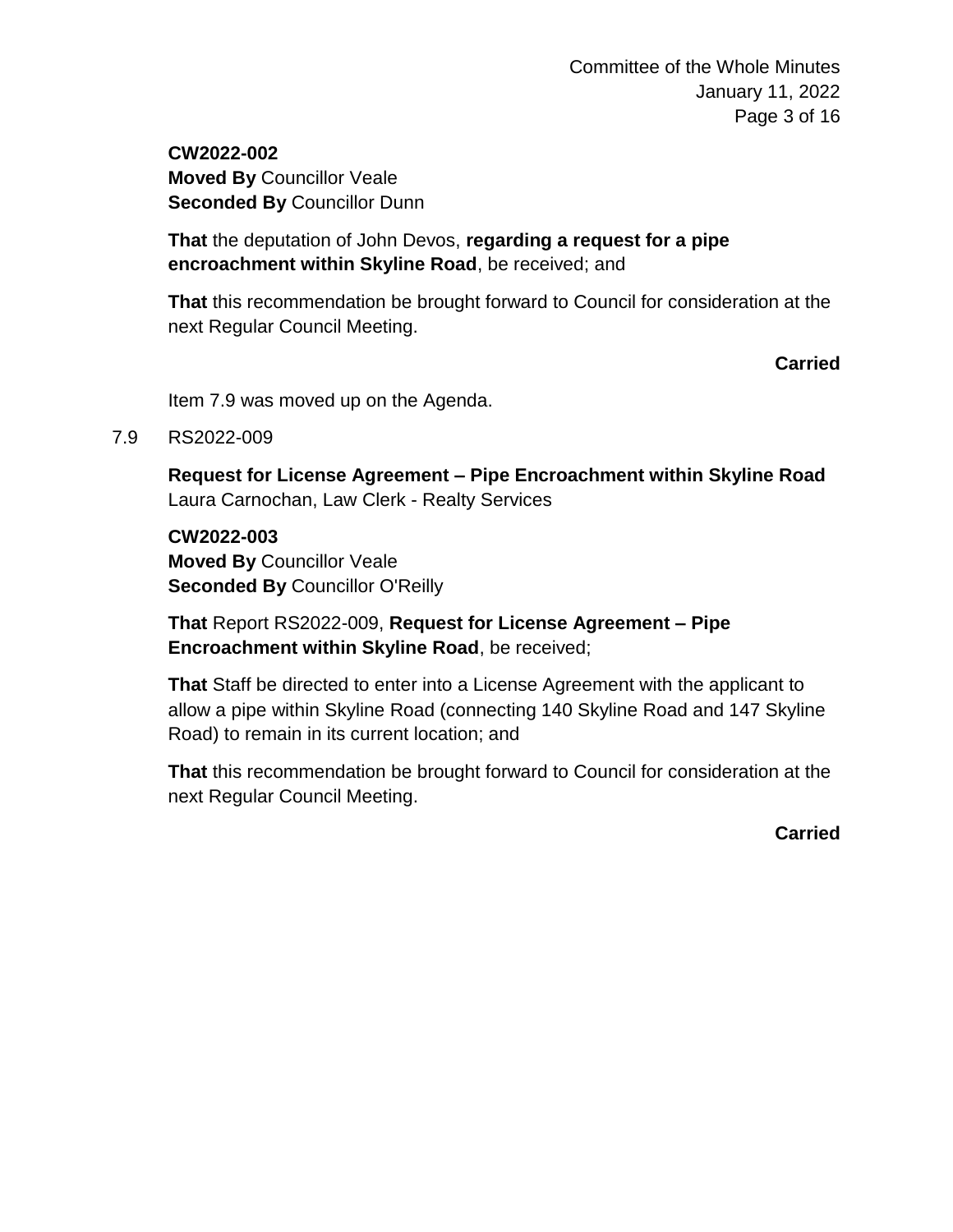#### **5. Correspondence**

5.1 COW2022-01.5.1

**Request to Waive the Fee to Load Compost at the Lindsay-Ops Landfill** Beth Hendry, Program Coordinator, Kawartha Lakes Food Source

**CW2022-004 Moved By** Councillor Ashmore **Seconded By** Deputy Mayor Richardson

**That** the correspondence from Beth Hendry, Program Coordinator, Kawartha Lakes Food Source, regarding a request to waive the fee to load compost at the Lindsay-Ops Landfill, be received;

**That** the fee to load compost at the Lindsay-Ops Landfill be waived for Kawartha Lakes Food Source on an ongoing basis; and

**That** this recommendation be brought forward to Council for consideration at the next Regular Council Meeting.

#### **Carried**

#### **6. Presentations**

6.1 COW2022-01.6.1

**Film Production and Processes Feasibility Findings Presentation**

Donna Goodwin, Economic Development Officer - Arts and Culture

Donna Goodwin, Economic Development Officer - Arts and Culture, provided an overview of the Film Production and Processes Feasibility Study.

#### **CW2022-005**

**Moved By** Councillor Seymour-Fagan **Seconded By** Councillor Elmslie

**That** the presentation by Donna Goodwin, Economic Development Officer - Arts and Culture, **regarding the Film Production and Processes Feasibility Findings**, be received; and

**That** this recommendation be brought forward to Council at the next Regular Council Meeting.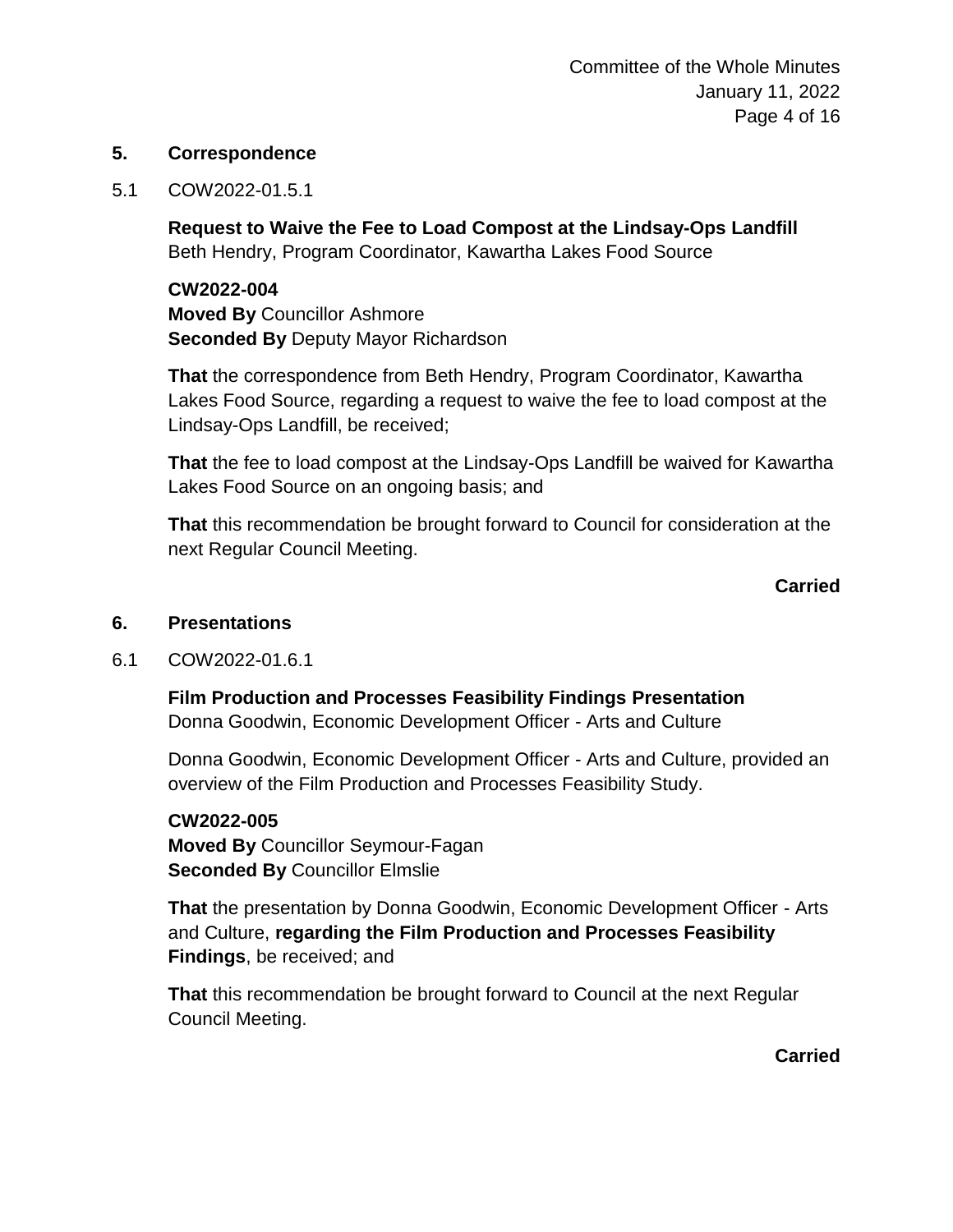### 6.1.1 Report ED2022-002

**Film Production and Processes Feasibility Findings Report** Donna Goodwin, Economic Development Officer - Arts, Culture and Heritage

#### **CW2022-006**

**Moved By** Deputy Mayor Richardson **Seconded By** Councillor Elmslie

**That** Report ED2022-002, **Film Production and Processes Feasibility Findings**, be received;

**That** Council endorse the findings of the Film Production and Process Study, attached as Appendix A, in principle and direct staff to work to develop a Film and Television Office in the Economic Development Division;

**That** Council send a Letter of Support for the South Eastern Ontario Production Acceleration Fund to advocate for a Provincial Film Production Incentive Program for southeastern Ontario municipalities, and

**That** these recommendations be brought forward to Council for consideration at the next Regular Council Meeting.

#### **Carried**

#### 6.2 COW2022-01.6.2

#### **Community Safety and Well-Being Plan Presentation**

Mark Mitchell, Chief, Kawartha Lakes Police Services

Mark Mitchell, Chief, Kawartha Lakes Police Services, provided an overview of the Community Safety and Well-Being Plan and also outlined the process that was followed by the Community Safety and Well-Being Plan Advisory Committee to compile the Plan.

**CW2022-007 Moved By** Councillor Dunn **Seconded By** Councillor Elmslie

**That** the presentation by Mark Mitchell, Chief, Kawartha Lakes Police Services, **regarding the Community Safety and Well-Being Plan**, be received; and

**That** this recommendation be brought forward to Council for consideration at the next Regular Council Meeting.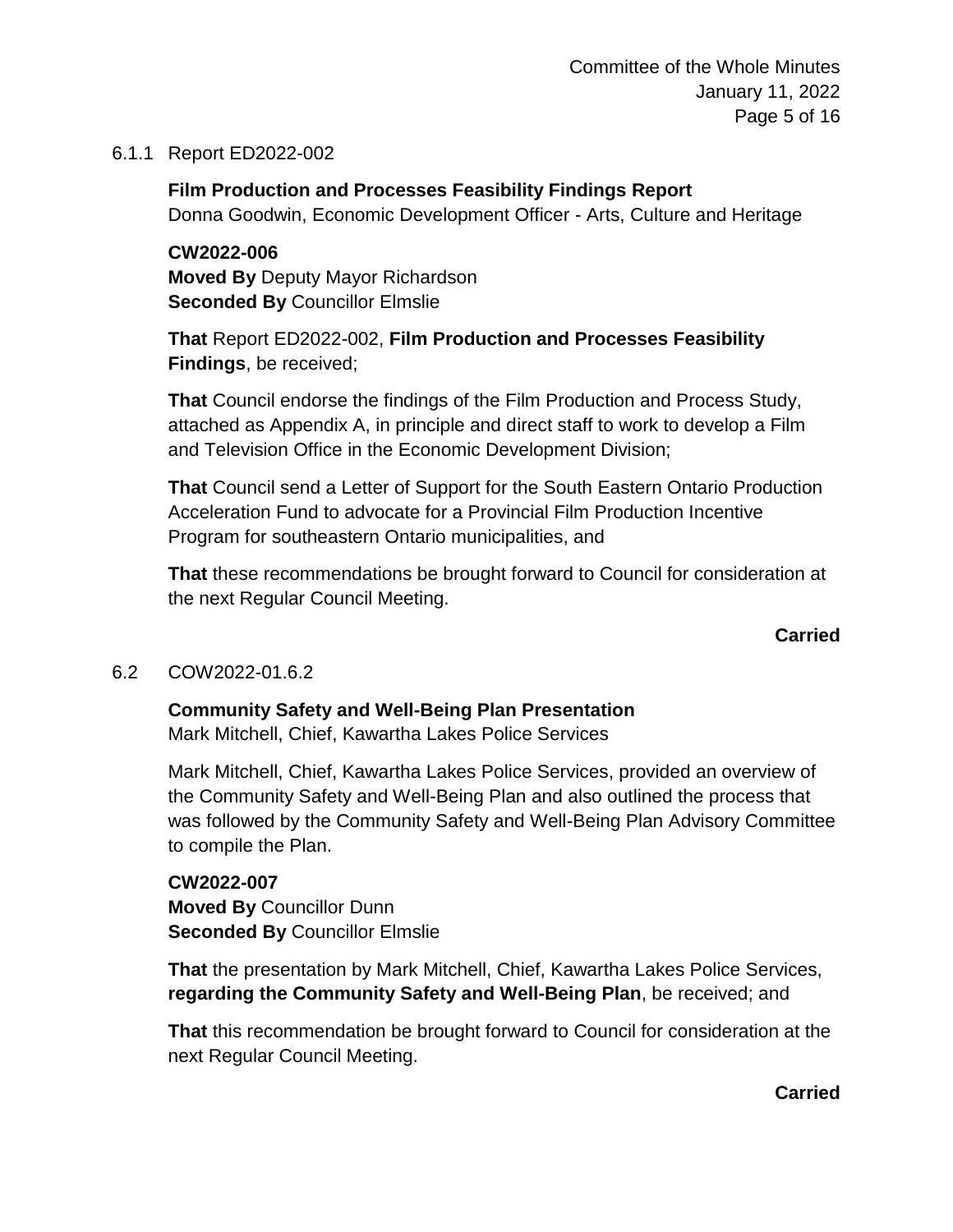Committee of the Whole Minutes January 11, 2022 Page 6 of 16

6.2.1 Report CAO2022-001

**Community Safety and Well-Being Plan Report** Rod Sutherland, Director, Human Services

# **CW2022-008**

**Moved By** Councillor Yeo **Seconded By** Councillor O'Reilly

**That** Report CAO2022-001, **Community Safety and Well-Being Plan**, be received;

**That** the Community Safety and Well-Being Plan, appended as Attachment A to Report CAO2022-001, be approved;

**That** the Community Safety and Well-Being Plan Advisory Committee members be thanked for their contributions; and

**That** this recommendation be brought forward to Council for consideration at the next Regular Council Meeting.

**Carried**

#### **7. Reports**

7.1 CLK2022-004

**Code of Conduct and Ethics - Members of Council and Local Boards Policy (CP2020-001) Amendments to Schedules A and B** Cathie Ritchie, City Clerk

**CW2022-009 Moved By** Councillor Elmslie **Seconded By** Councillor O'Reilly

**That** Report CLK2022-004, **Code of Conduct and Ethics - Members of Council and Local Boards Policy Amendments to Schedules A and B**, be received;

**That** Council approves the recommended amendments to Schedules A and B of the Code of Conduct and Ethics - Members of Council and Local Boards Policy CP2020-001 attached as Appendix A to Report CKL2021-009, by removing the mandatory Affidavit requirement from the Investigation Protocols; and

**That** this recommendation be brought forward to Council for consideration at the next Regular Council Meeting.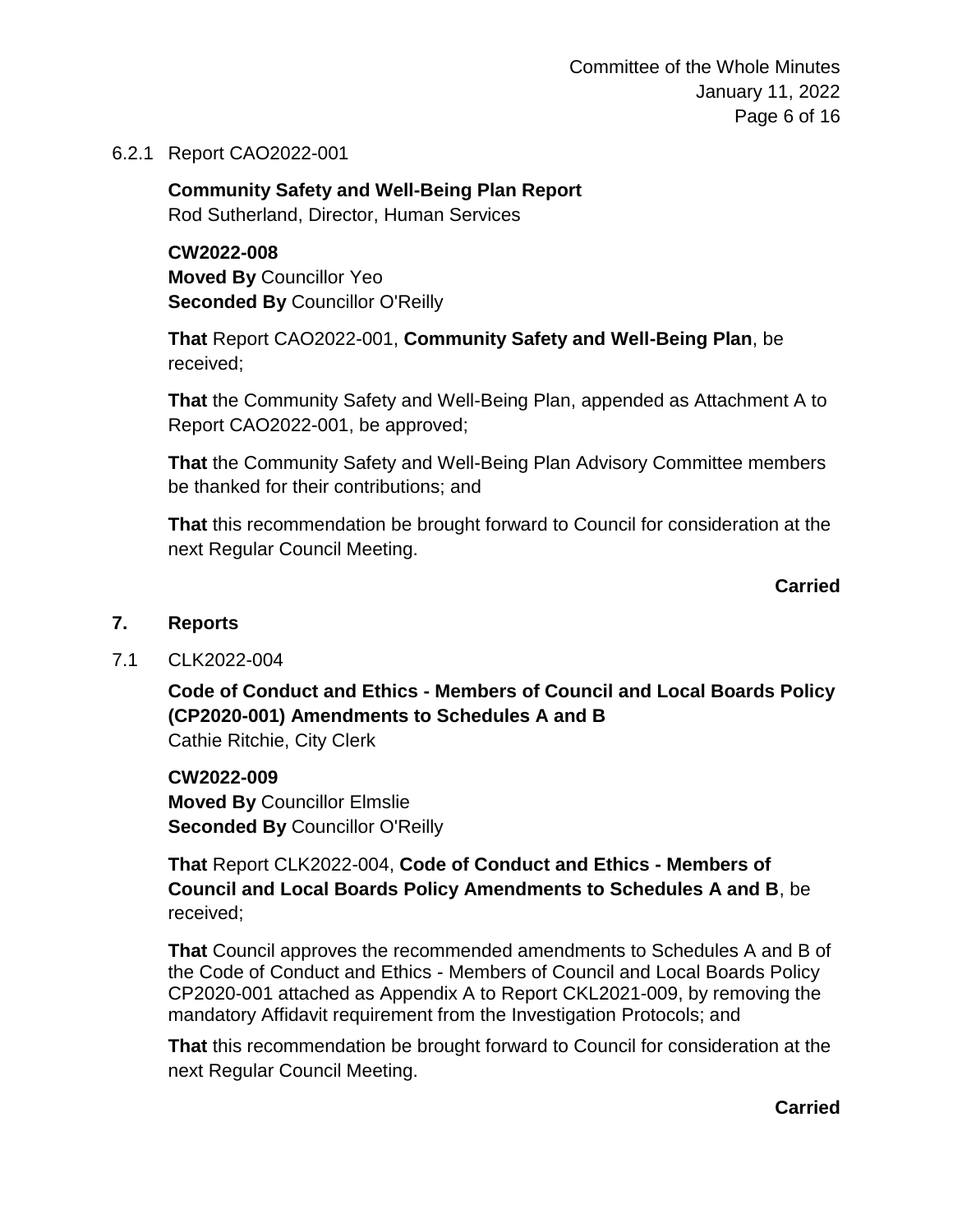#### 7.2 RS2022-001

**Proposed Surplus, Declaration, Closure and Sale of a Portion of Road Allowance Adjacent to Aylmer Dr. and 90 East Beehive Rd., Bobcaygeon** Christine Oliver, Law Clerk - Realty Services

**CW2022-010 Moved By** Councillor Seymour-Fagan **Seconded By** Councillor Yeo

**That** Report RS2022-001, **Proposed Surplus, Declaration, Closure and Sale of a Portion of Road Allowance Adjacent to 26 to 6 Aylmer Drive and 90 East Beehive Road, in the Geographic Village of Bobcaygeon, in The City of Kawartha Lakes**, be received;

**That** subject property, being the unopened road allowance, legally described as Aylmer Drive on Plan 373, PIN 63126-0484, adjacent to 26, 28, 24, 20, 16, 14, 10, 8, 6 Aylmer Drive and 90 East Beehive Road, in the Geographic Village of Bobcaygeon, in The City of Kawartha Lakes, be declared surplus to municipal needs;

**That** the closure of the unopened road allowance and sale to each of the adjoining landowners be supported, in principle, in accordance with the provision of By-Law 2018-020, as amended, and the Municipal Act, 2001, and subject to the parties entering into a conditional Agreement of Purchase and Sale;

**That** Council set the value of the land at the minimum set price of \$15.00 per linear foot of unopened road allowance adjacent to a lake;

**That** Staff be directed to commence the process to stop up and close the said portion of the unopened road allowance;

**That** a By-Law (with any amendments deemed necessary) to close the road and authorize its disposition shall be passed if appropriate;

**That** a Deeming By-Law be passed contemporaneously with the disposition By-Law;

**That** the Mayor and Clerk be authorized to sign all documents to facilitate the road closing and conveyance of the lands; and

**That** these recommendations be brought forward to Council for consideration at the next Regular Council Meeting.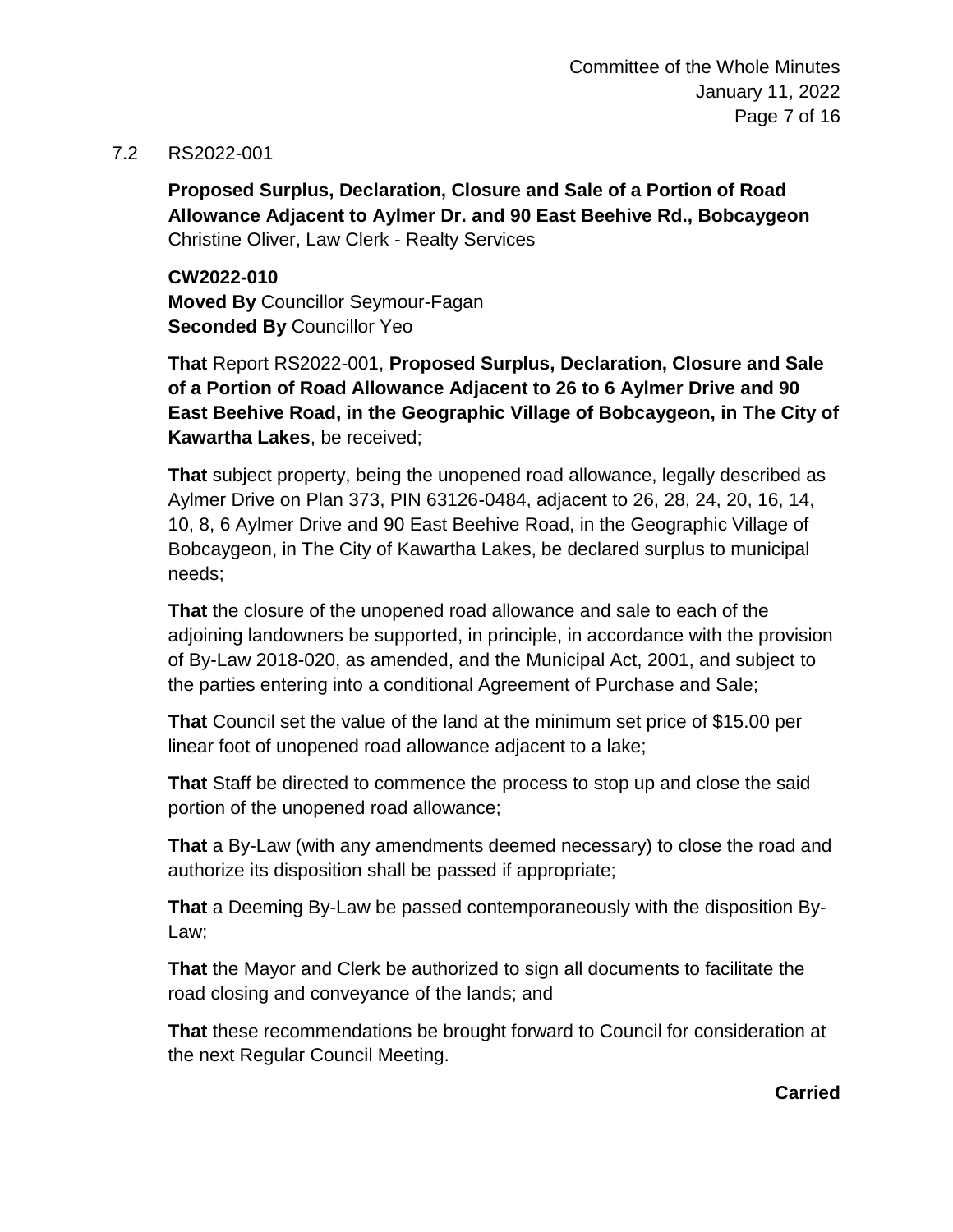#### 7.3 RS2022-002

**Proposed Surplus, Declaration, Closure and Sale of a Portion of Shoreline Road Allowance adjacent to 309 ½ Avery Point Road** Christine Oliver, Law Clerk - Realty Services

**CW2022-011 Moved By** Councillor Yeo **Seconded By** Councillor Elmslie

**That** Report RS2022-002, **Proposed Surplus, Declaration, Closure and Sale of a Portion of Shoreline Road Allowance adjacent to 309 ½ Avery Point Road, in the Geographic Township of Carden, in The City of Kawartha Lakes**, be received;

**That** the subject property, being a portion of shoreline road allowance adjacent to 309 ½ Avery Point Road, in the Geographic Township of Carden, in The City of Kawartha Lakes, and legally described as Lots 38-39 on Plan 136, in the Geographic Township of Carden, in The City of Kawartha Lakes;

**That** the closure of the portion of shoreline road allowance to the adjoining landowner be supported, in principle, in accordance with the provisions of By-Law 2018-020, as amended, and the Municipal Act, 2001, and subject to the parties entering into a conditional Agreement of Purchase and Sale;

**That** Council set the value of land at the higher of the appraised value of the minimum set price of \$23.00 per linear foot of shoreline road allowance adjacent to a lake;

**That** Staff be directed to commence the process to stop up and close the said portion of shoreline road allowance;

**That** a By-Law (with any amendments deemed necessary) to close the road and authorize its disposition shall be passed if appropriate;

**That** a Deeming By-Law (with any amendments deemed necessary) shall be passed if appropriate;

**That** the Mayor and Clerk be authorized to sign all documents to facilitate the road closing and conveyance of the lands; and

**That** this recommendation be brought forward to Council for consideration at the next Regular Council Meeting.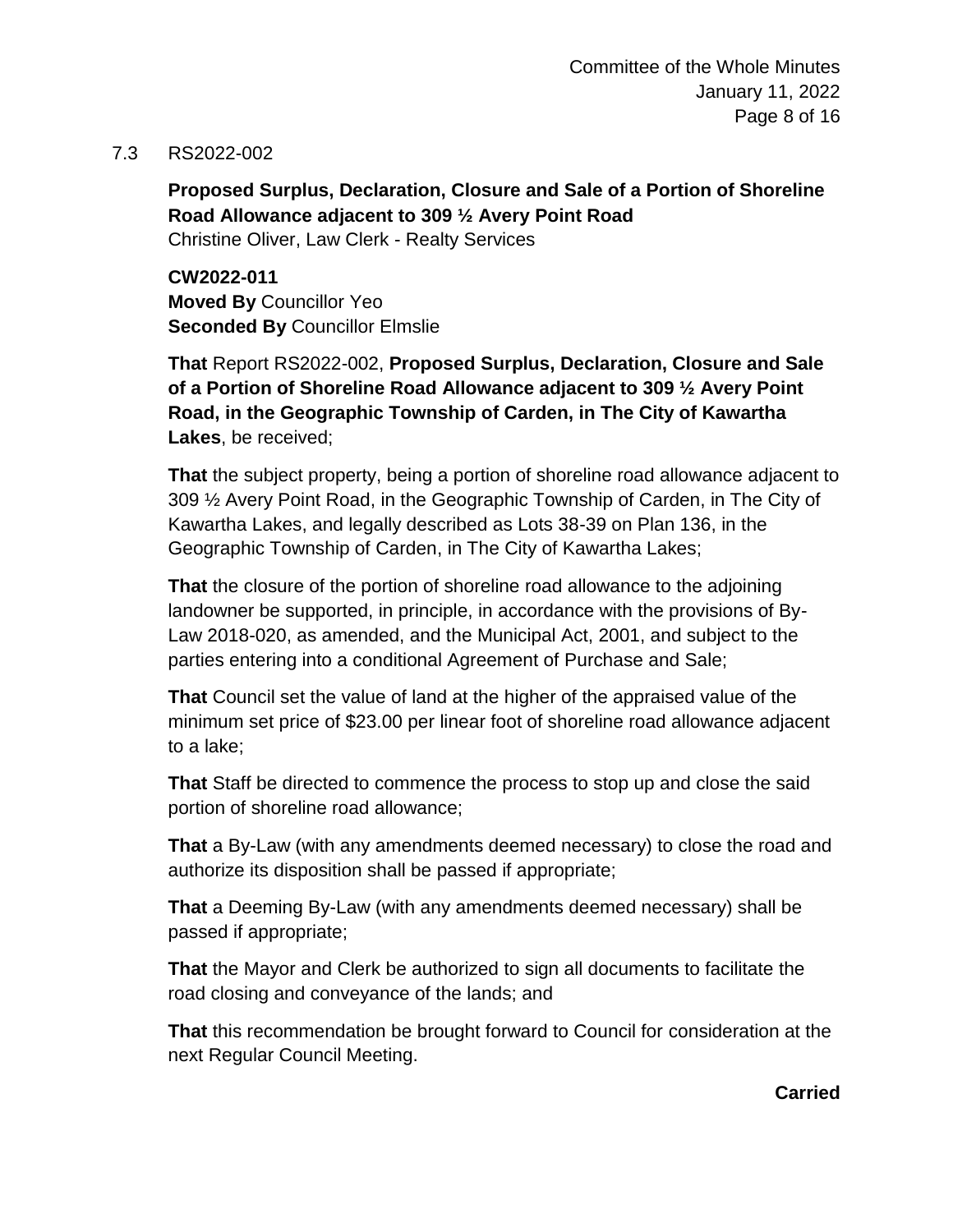#### 7.4 RS2022-003

# **Proposed Surplus, Declaration, Closure and Sale of a Portion of Road Allowance adjacent to 203 Avery Point Road**

Christine Oliver, Law Clerk - Realty Services

**CW2022-012 Moved By** Councillor Yeo **Seconded By** Councillor Elmslie

**That** Report RS2022-003, **Proposed Surplus, Declaration, Closure and Sale of a Portion of Shoreline Road Allowance adjacent to 203 Avery Point Road, in the Geographic Township Carden, in The City of Kawartha Lakes**, be received;

**That** the subject property, being a portion of shoreline road allowance adjacent to 203 Avery Point Road, in the Geographic Township of Carden, in The City of Kawartha Lakes and legally described as Lot 93 on Plan 150; Part of Lot 92 on Plan 150 as in VT95608, in the Geographic Township of Carden, in The City of Kawartha Lakes, be declared surplus to municipal needs;

**That** the closure of the portion of shoreline road allowance to the adjoining landowner be supported, in principle, in accordance with the provisions of By-Law 2018-020, as amended, and the Municipal Act, 2001, and subject to the parties entering into a conditional Agreement of Purchase and Sale;

**That** Council set the value of land at the higher of the appraised value and of the minimum set price of \$23.00 per linear foot of shoreline road allowance adjacent to a lake;

**That** Staff be directed to commence the process to stop up and close the said portion of shoreline road allowance;

**That** a By-Law (with any amendments deemed necessary) to close the road and authorize its disposition shall be passed if appropriate;

**That** a Deeming By-Law (with any amendments deemed necessary) to close the road and authorize its disposition shall be passed if appropriate;

**That** the Mayor and Clerk be authorized to sign all documents to facilitate the road closing and conveyance of the lands; and

**That** this recommendation be brought forward to Council for consideration at the next Regular Council Meeting.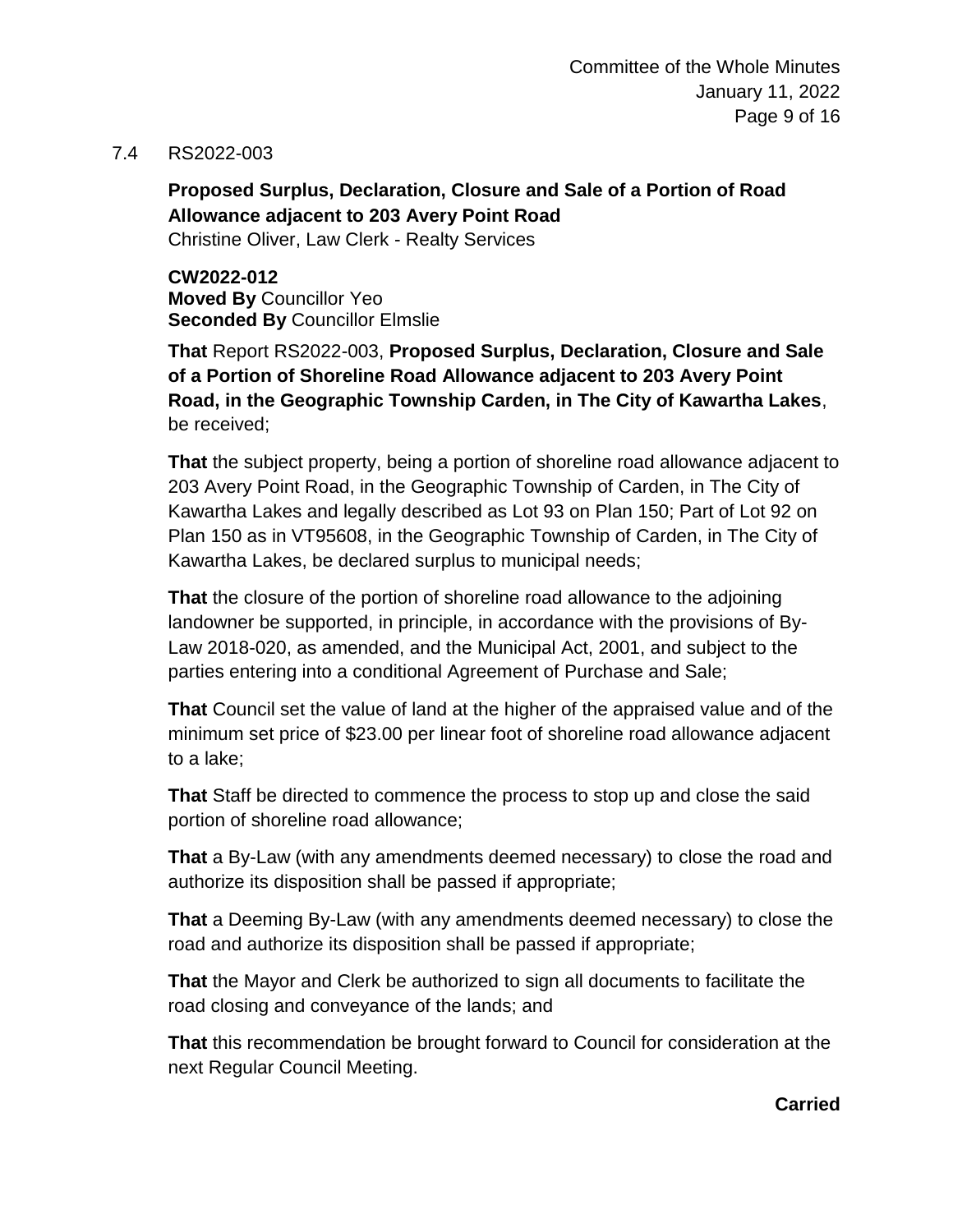#### 7.5 RS2022-004

**Proposed Surplus, Declaration, Closure and Sale of a Portion of Road Allowance adjacent to 89, 90, 95 Fell's Point Road** Christine Oliver, Law Clerk - Realty Services

**CW2022-013 Moved By** Councillor Seymour-Fagan **Seconded By** Deputy Mayor Richardson

**That** Report RS2022-004, **Proposed Surplus, Declaration, Closure and Sale of Portion of Road Allowance adjacent to 89, 90, 95 Fell's Point Road**, be received;

**That** subject property, being a portion of opened road allowance, legally described as as Part of Lots 31 and 32, Concession 11, in the Village of Fenelon, Part 2 on 57R-3525 being Fell's Point Road, in The City of Kawartha Lakes, adjacent to 89, 90, 95 Fell's Point Road, be declared surplus to municipal needs;

**That** the closure of the road allowance and sale to the adjoining landowner be supported, in principle, in accordance with the provision of By-Law 2018-020, as amended, and the Municipal Act, 2001, and subject to the parties entering into a conditional Agreement of Purchase and Sale;

**That** Council set the value of the land at the higher of the appraised value or the minimum set price of \$15.00 per linear foot of road allowance;

**That** Staff be directed to commence the process to stop up and close the said portion of the opened road allowance;

**That** a By-Law (with any amendments deemed necessary) to close a portion of the opened road and authorize its disposition shall be passed if appropriate;

**That** a Deeming By-Law be passed contemporaneously with the disposition By-Law;

**That** the Mayor and Clerk be authorized to sign all documents to facilitate the road closing and conveyance of the lands; and

**That** these recommendations be brought forward to Council for consideration at the next Regular Council Meeting.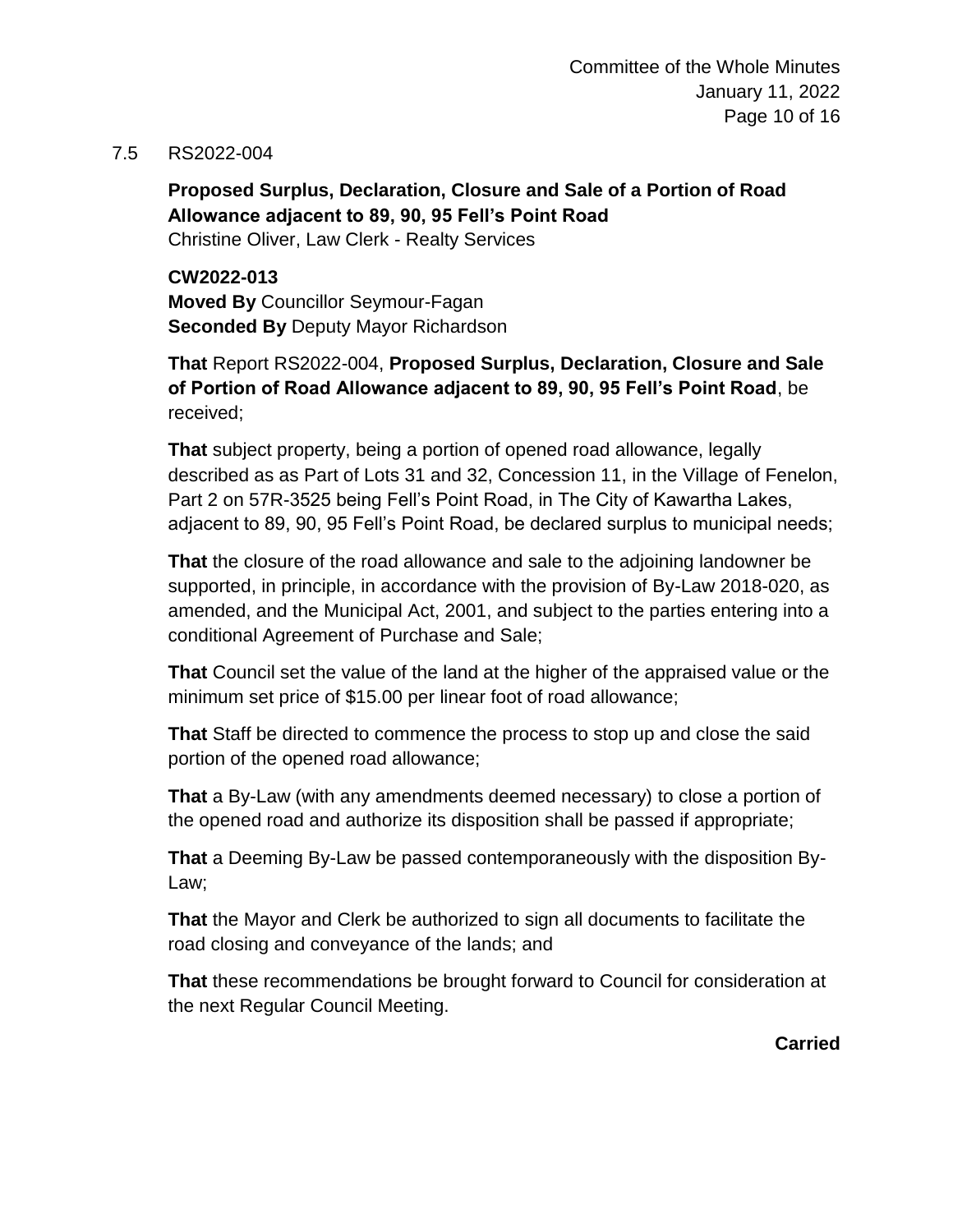7.6 RS2022-006

**Proposed Surplus, Declaration, Closure and Sale of a Portion of Road Allowance adjacent to 243 Avery Point Road** Christine Oliver, Law Clerk - Realty Services

**CW2022-014 Moved By** Councillor Yeo **Seconded By** Councillor Elmslie

**That** Report RS2022-006, **Proposed Surplus, Declaration, Closure and Sale of a Portion of Shoreline Road Allowance adjacent to 243 Avery Point Road, in the Geographic Township of Carden, in The City of Kawartha Lakes,** be received;

**That** the subject property, being a portion of shoreline road allowance, adjacent to 243 Avery Point Road, in the Geographic Township of Carden, in The City of Kawartha Lakes, and legally described as Lot 72 on Plan 150, in the Geographic Township of Carden, in The City of Kawartha Lakes, be declared surplus to municipal needs;

**That** the closure of the portion of shoreline road allowance to the adjoining landowner be supported, in principle, in accordance with the provisions of By-Law 2018-020, as amended, and the Municipal Act, 2001, and subject to the parties entering into a conditional Agreement of Purchase and Sale;

**That** Council set the value of land at the higher of the appraised value or the minimum set price of \$23.00 per linear foot of shoreline road allowance adjacent to a lake;

**That S**taff be directed to commence the process to stop up and close the said portion of shoreline road allowance;

**That** a By-Law (with any amendments deemed necessary) to close the road and authorize its disposition shall be passed if appropriate;

**That** a Deeming By-Law (with any amendments deemed necessary) be passed contemporaneously with the disposition By-Law, if appropriate;

**That** the Mayor and Clerk be authorized to sign all documents to facilitate the road closing and conveyance of the lands; and

**That** these recommendations be brought forward to Council for consideration at the next Regular Council Meeting.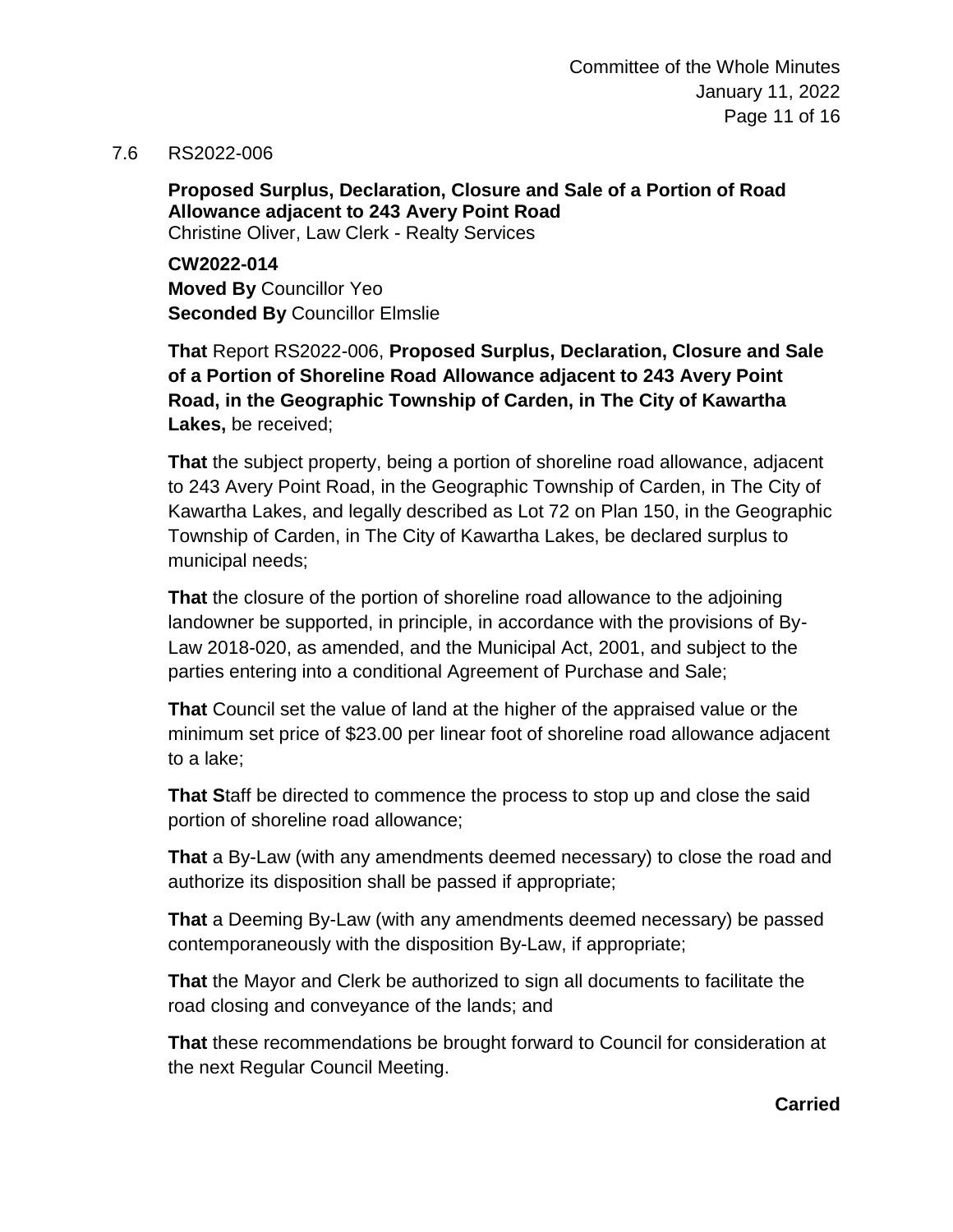#### 7.7 RS2022-007

**Proposed Surplus Declaration, Closure, and Sale of a Portion of Shoreline Road Allowance adjacent to 307 Avery Point Road**

Laura Carnochan, Law Clerk - Realty Services

**CW2022-015 Moved By** Councillor Yeo **Seconded By** Councillor Elmslie

**That** Report RS2022-007, **Proposed Surplus Declaration, Closure, and Sale of a Portion of Shoreline Road Allowance adjacent to 307 Avery Point Road**, be received;

**That** the subject property, being a portion of shoreline road allowance adjacent to 307 Avery Point Road, Sebright and legally described as Lot 41 on Plan 150, in the Geographic Township of Carden, City of Kawartha Lakes, be declared surplus to municipal needs;

**That** the closure of the portion of shoreline road allowance to the adjoining landowner be supported, in principle, in accordance with the provisions of By-Law 2018-020, as amended, and the Municipal Act, 2001, and subject to the parties entering into a conditional Agreement of Purchase and Sale;

**That** Council set the value of the land at the higher of the appraised value or the minimum set price of \$23.00 per linear foot of shoreline road allowance adjacent to a lake;

**That** Staff be directed to commence the process to stop up and close the said portion of shoreline road allowance;

**That** a By-Law (with any amendments deemed necessary) to close the road and authorize its disposition shall be passed, if appropriate;

**That** a Deeming By-Law be passed contemporaneously with the disposition By-Law, if appropriate;

**That** the Mayor and Clerk be authorized to sign all documents to facilitate the road closing and conveyance of the lands; and

**That** these recommendations be brought forward to Council for consideration at the next Regular Council Meeting.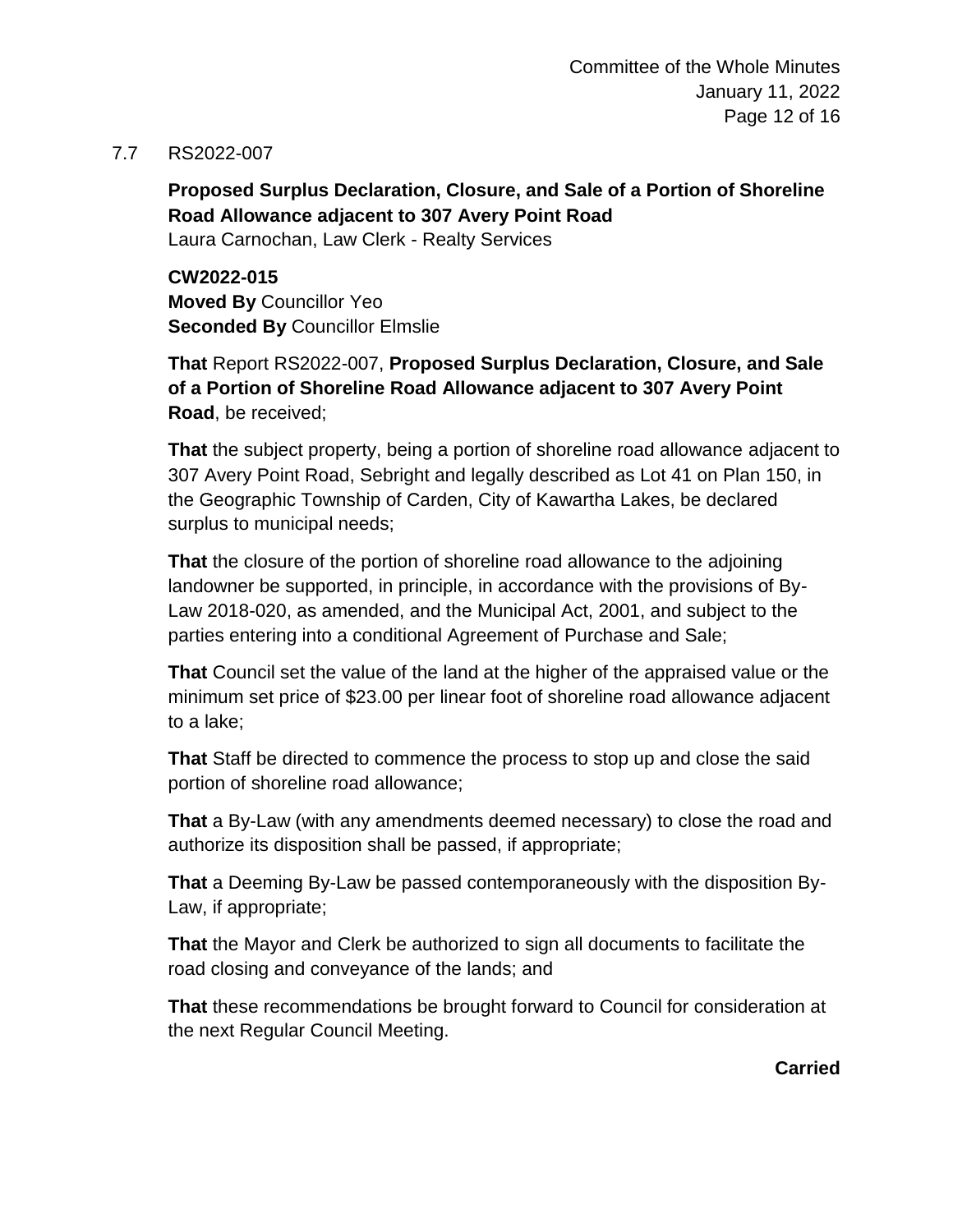#### 7.8 RS2022-008

**Request for Removal of the Subject to the Interest of the Municipality Notation from Property Description – Bertram Street and Ernest Street** Laura Carnochan, Law Clerk - Realty Services

**CW2022-016 Moved By** Councillor Yeo **Seconded By** Councillor O'Reilly

**That** Report RS2022-008, **Request for Removal of "Subject to the Interest of the Municipality" Notation from Property Description – Bertram Street and Ernest Street**, be received;

**That** the subject property, Part of Bertram Street on Plan 44, being Part 8 on Plan 57R-10487 (PIN: 63210-0214 (LT)) and Ernest Street on Plan 44 South of Part 5 on Plan 57R-6784 (PIN: 63210-0194 (R)), in the Geographic Township of Ops, City of Kawartha Lakes be declared surplus to municipal needs;

**That** Council support the closure of the road allowances and release the City's interest in the balance of the property legally described as Part Lot 22, Concession 7, Lots 49-51, Part Lots 52, Part Lots 61-63, Lots 64-67, Part Lot 48, Part of Bertram Street on Plan 44, being Parts 1 to 8 on Plan 57R-10487; Subject to the Interest of the Municipality over Bertram Street on Plan 44, being Part 8 on Plan 57R-10487; Subject to an Easement in Gross over Part Lot 22, Concession 7, being Part 2 on Plan 57R-10487 as in R295268; Subject to an Easement in Gross over Part Lot 22, Concession 7, being Parts 4 and 5 on Plan 57R-10487 as in R295271; Subject to an Easement in Gross over Part Lot 22, Concession 7, being Parts 5 and 6 on Plan 57R-10487 as in R279520 (PIN: 63210-0214 (LT)) and Ernest Street on Plan 44 South of Part 5 on Plan 57R-6784 (PIN: 63210- 0194 (R)), in the Geographic Township of Ops, City of Kawartha Lakes, in accordance with the provisions of By-law 2018-020, as amended, and the Municipal Act, 2001;

**That** the By-Law attached as Appendix G to close the road and release the City's interest in the property legally described as Part Lot 22, Concession 7, Lots 49- 51, Part Lots 52, Part Lots 61-63, Lots 64-67, Part Lot 48, Part of Bertram Street on Plan 44, being Parts 1 to 8 on Plan 57R-10487; Subject to the Interest of the Municipality over Bertram Street on Plan 44, being Part 8 on Plan 57R-10487; Subject to an Easement in Gross over Part Lot 22, Concession 7, being Part 2 on Plan 57R-10487 as in R295268; Subject to an Easement in Gross over Part Lot 22, Concession 7, being Parts 4 and 5 on Plan 57R-10487 as in R295271;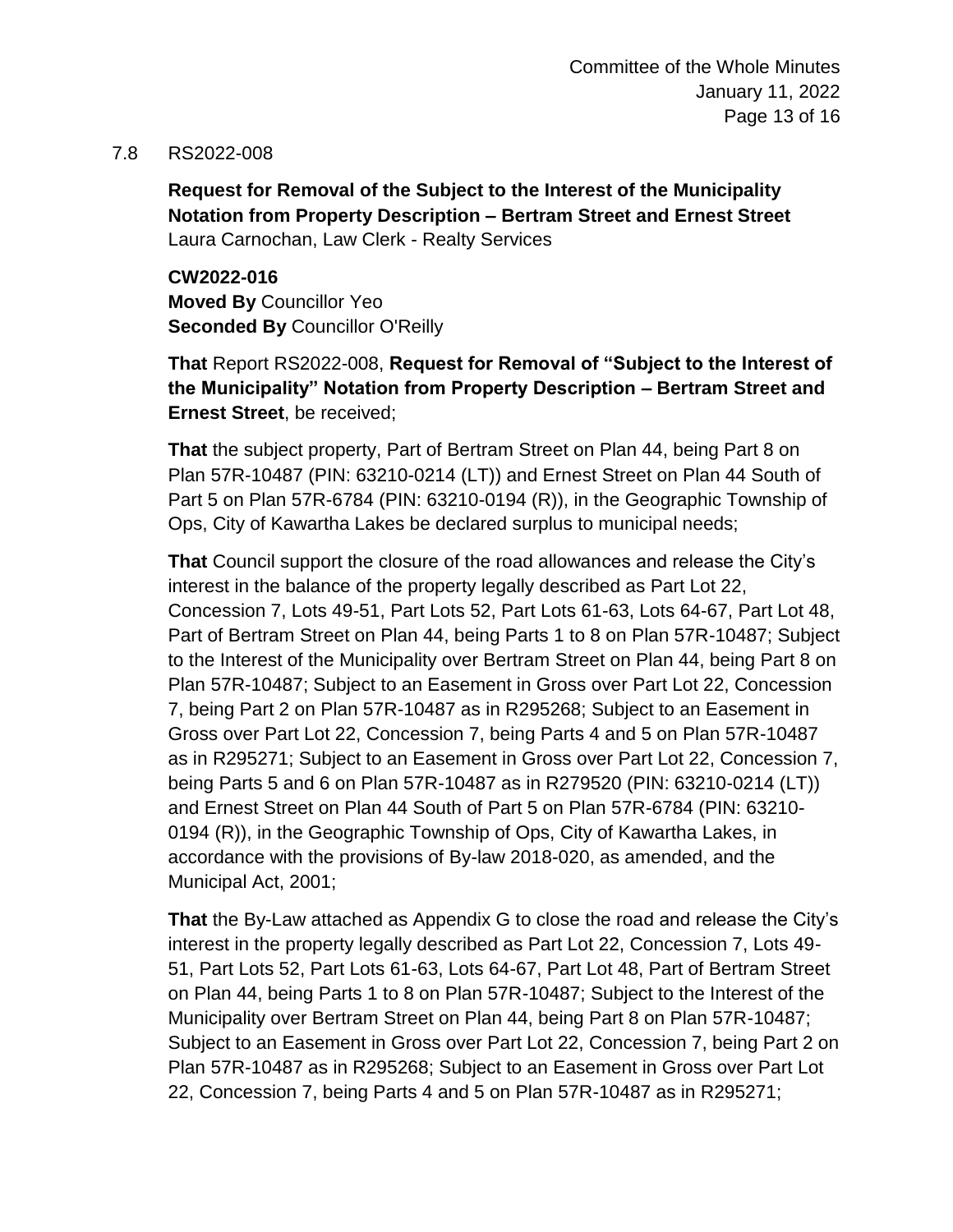Subject to an Easement in Gross over Part Lot 22, Concession 7, being Parts 5 and 6 on Plan 57R-10487 as in R279520 (PIN: 63210-0214 (LT)) and Ernest Street on Plan 44 South of Part 5 on Plan 57R-6784 (PIN: 63210-0194 (R)), in the Geographic Township of Ops, City of Kawartha Lakes shall be passed; and

**That** the Mayor and Clerk be authorized to execute any documents to facilitate the road closing and releasing the City's interest in the property legally described as Part Lot 22, Concession 7, Lots 49-51, Part Lots 52, Part Lots 61-63, Lots 64- 67, Part Lot 48, Part of Bertram Street on Plan 44, being Parts 1 to 8 on Plan 57R-10487; Subject to the Interest of the Municipality over Bertram Street on Plan 44, being Part 8 on Plan 57R-10487; Subject to an Easement in Gross over Part Lot 22, Concession 7, being Part 2 on Plan 57R-10487 as in R295268; Subject to an Easement in Gross over Part Lot 22, Concession 7, being Parts 4 and 5 on Plan 57R-10487 as in R295271; Subject to an Easement in Gross over Part Lot 22, Concession 7, being Parts 5 and 6 on Plan 57R-10487 as in R279520 (PIN: 63210-0214 (LT)) and Ernest Street on Plan 44 South of Part 5 on Plan 57R-6784 (PIN: 63210-0194 (R)), in the Geographic Township of Ops, City of Kawartha Lakes; and

**That** these recommendations be brought forward to Council for consideration at the next Regular Council Meeting.

#### **Carried**

# 7.10 ED2022-001

**Amendment of the Heritage Delegated Authority By-Law** Emily Turner, Economic Development Officer - Heritage Planning

#### **CW2022-017**

**Moved By** Councillor Seymour-Fagan **Seconded By** Councillor Ashmore

**That** Report ED2022-001, **Amendment of the Heritage Delegated Authority By-Law**, be received;

**That** By-Law 2019-154 be amended as outlined in Appendix A of this report;

**That** the necessary amending By-Law be brought forward to Council for adoption; and

**That** this recommendation be brought forward to Council for consideration at the next Regular Council Meeting.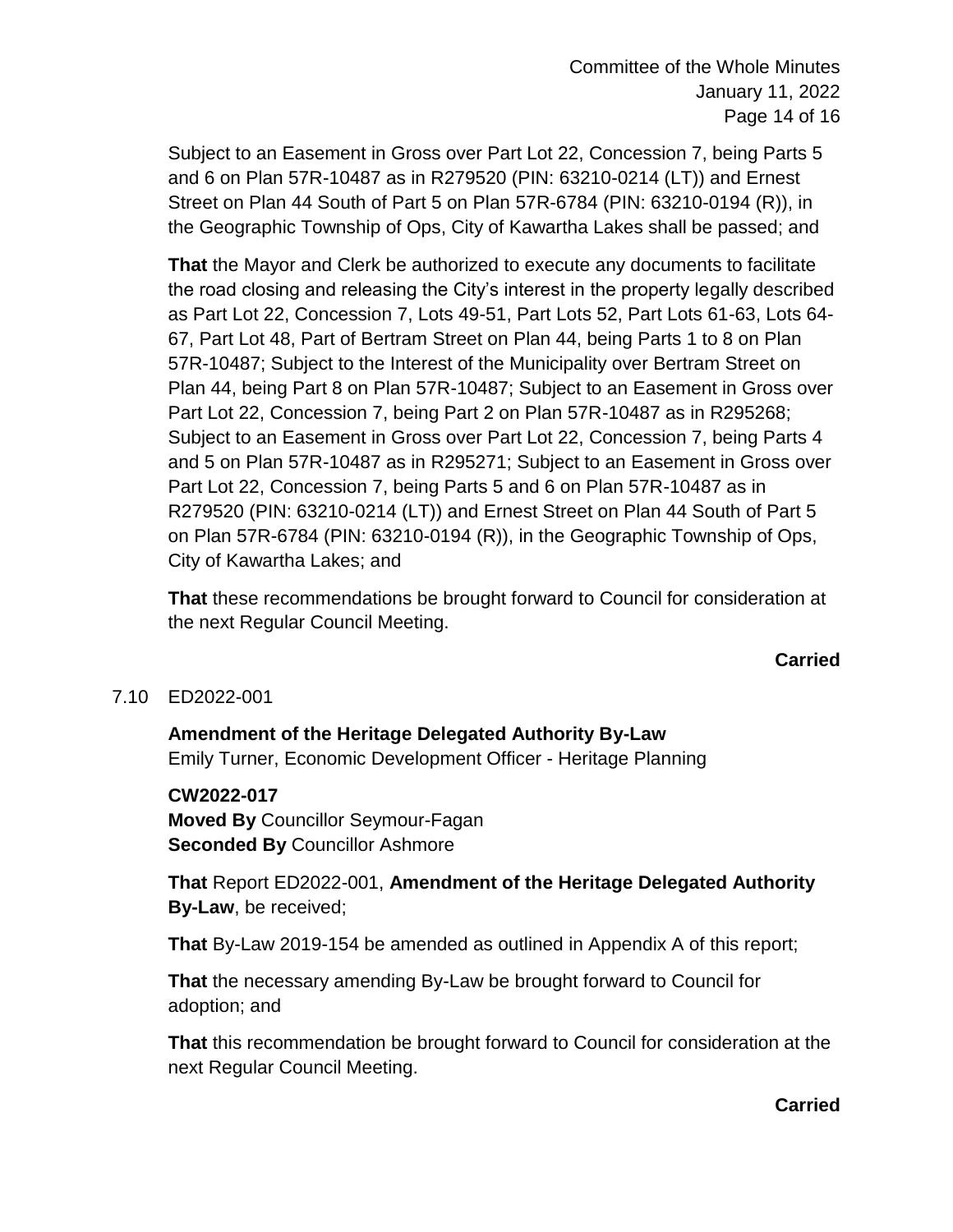Committee of the Whole Minutes January 11, 2022 Page 15 of 16

#### 7.11 ED2022-004

**Feral Pigs in Kawartha Lakes** Kelly Maloney, Economic Development Officer - Agriculture

**CW2022-018 Moved By** Councillor Veale **Seconded By** Councillor O'Reilly

**That** Report ED2022-004, **Feral Pigs in Kawartha Lakes**, be received;

**That** Staff initiate public education on the environmental damage and risks of allowing an invasive feral pig population to be established in Kawartha Lakes and the need for public reporting of all sightings;

**That** sightings of feral pigs reported in the provincial database from within Kawartha Lakes be actively monitored by Staff;

**That** Staff develop and report back to Council, in Q2 2022, a recommended program to deal with feral pigs in Kawartha Lakes; and

**That** this recommendation be brought forward to Council for consideration at the next Regular Council Meeting.

**Carried**

#### 7.12 SOC2022-001

**Social Services 2021 Service Plan** Janine Mitchell, Human Services Manager

**CW2022-019**

**Moved By** Deputy Mayor Richardson **Seconded By** Councillor Elmslie

**That** Report SOC2022-001, **Social Services 2021 Service Plan**, be received;

**That** the 2021 Social Services Plan, Appendix A to Report SOC2022-001, be endorsed; and

**That** this recommendation be brought forward to Council for consideration at the next Regular Council Meeting.